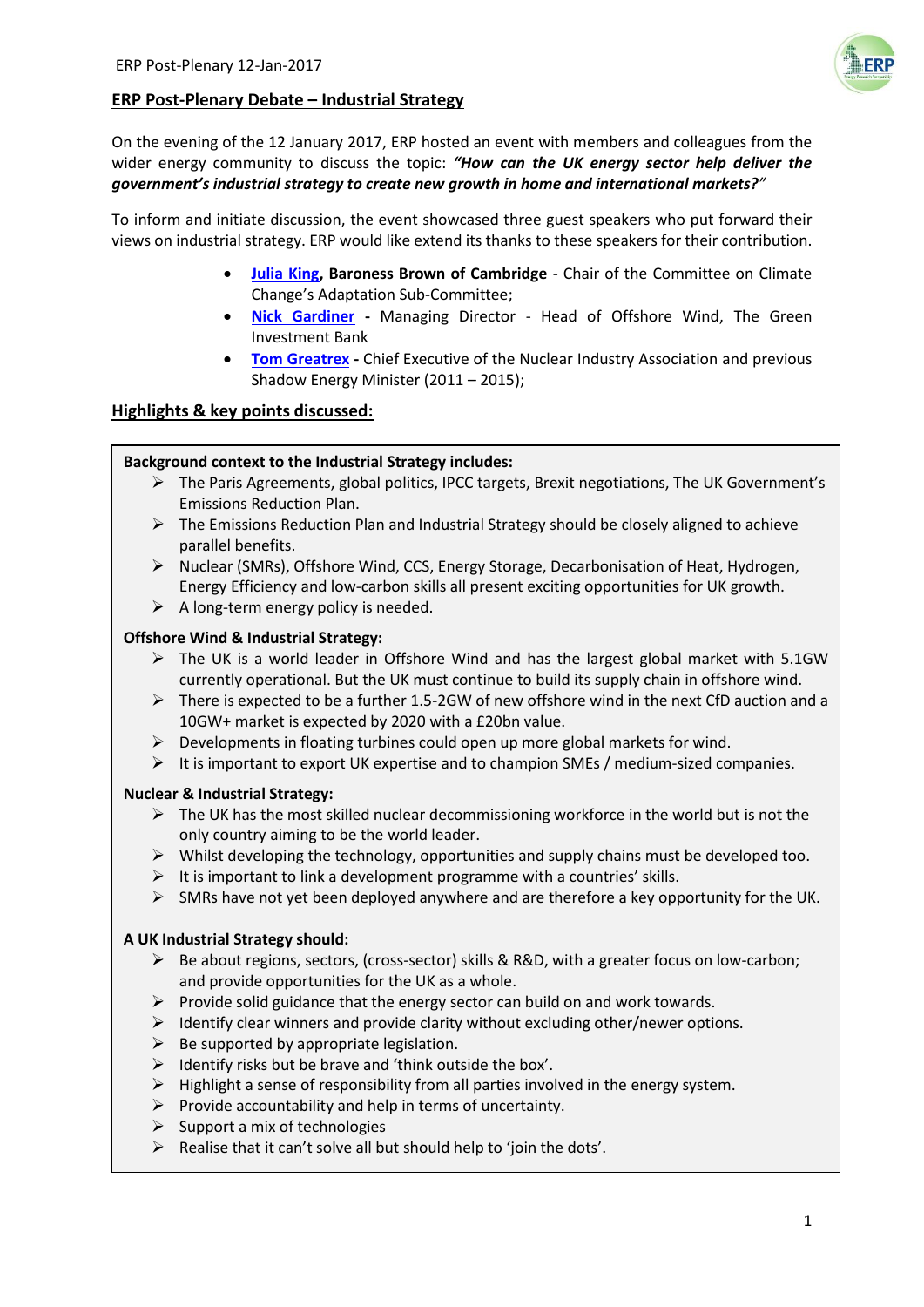

ERP Co-chair and Chief Scientific Advisor of BEIS, Professor John Loughhead OBE opened the debate and reiterated the importance of industrial strategy for the creation of both UK and international opportunities. Guest speakers were introduced, each giving their opening remarks.

**Baroness Brown of Cambridge** began by setting the context for the debate which included:



**Extemparise 2 The Paris agreement** was ratified by the UK (111<sup>th</sup> country to ratify) and had strong support from China, where 50% of all new electricity generation will be from renewables by 2020 resulting in \$360bn investment. This creates a good market opportunity for the UK.

**Even negative decisions made by the new US President** could potentially have a positive effect on the UK's market share for supplying low carbon technologies. However it is not

clear that US investment will decrease given that the investment community has influence on low-carbon funding and the new Secretary of State indicated that the US should maintain its seat at table when talking about Paris. It was noted that the US may decide to focus on  $CO<sub>2</sub>$ removal which could leave gaps in other areas of R&D.

- **IPCC data suggests that GHG emissions plateaued in 2016** this is just one data point and is not yet a trend but could be an exciting possibility for meeting 2100 temperature targets;
- **Brexit negotiations** may make little difference from the point of view of emissions, given that the UK has legislative targets out to 2032 - but with an 80% reduction from 1990 levels required by 2050, we still have long way to go. Decarbonising all non-aviation parts of the economy was noted as an important factor for allowing the 'headroom' required by aviation to increase international trade.
- UK industrialiststhat have been interviewed would like the **UK to maintain EU GHG legislation** so that UK products continue to be accepted in the EU. Indeed the UK could have even higher standards to be even more attractive in a low-carbon technology market.
- **The Green Investment Bank** is important for investment in low-carbon technologies and for low-carbon infrastructure.
- **The Government's Emissions Reduction Plan and Industrial Strategy are both due soon** and need to be closely aligned to achieve parallel benefits.
- **Investment in low-carbon goods and services continues to grow** and even grew throughout the most recent recession with an average 5% growth per annum.
- The **UK is a world leader in offshore wind** generating significant interest from China and USA. The UK has many under-used ports which could create significant export opportunities and also has some strong medium-sized companies, e.g. are world-leaders in sub-sea cables. Additionally one-third of low carbon projects worldwide get their legal and financial consultancy advice from the UK.
- $\triangleright$  However, there are some disconnects. For example the Research Councils currently give very little funding for offshore wind. There is **£2bn/year on offer in the Industrial Strategy Innovation Fund** but there has been no mention of allocations for low-carbon energy yet. **The Industrial Strategy Fund should offer opportunities for low-carbon energy.**
- The UK needs funds for *riskier research*. The GIB was not set up for this type of investment and therefore the Government should partner up in early high-risk projects.
- There is **currently a £250M funding competition for Small Modular Reactors** (Nuclear SMR) research.
- **The UK has experimented with CCS but so far all projects around the world are struggling with business models** for this. There has been talk that CCS could be in the Industrial Strategy released in March but something is needed to incentivise new business models for CCS and other low carbon technologies.
- And finally Energy Storage needed and **UK Academics and SMEs need to think more broadly about storage opportunities.**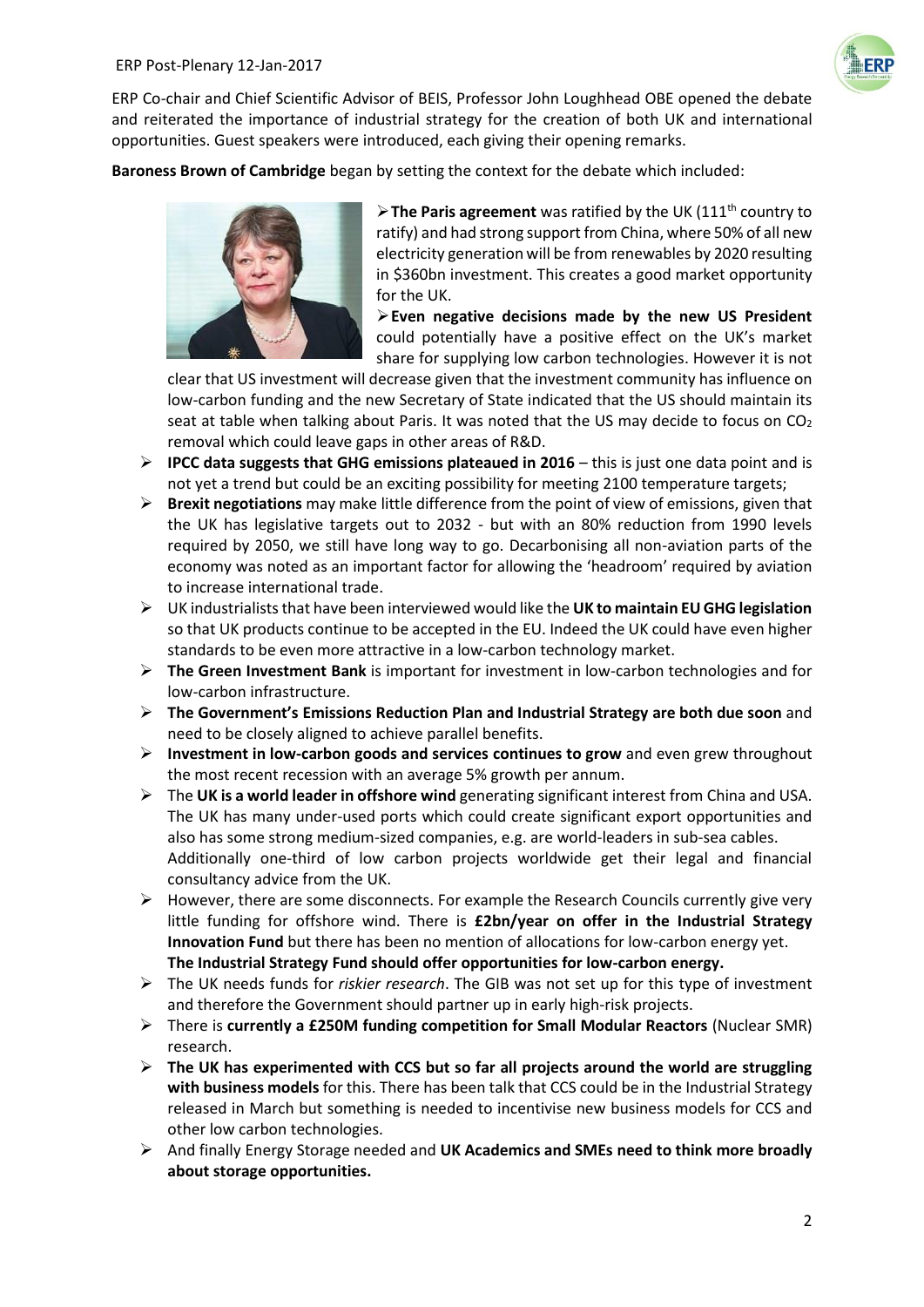

**Nick Gardiner** then provided an overview of the GIB and his thoughts on industrial strategy in relation to offshore wind:



#### **The Green Investment Bank (GIB):**

 $\triangleright$  GIB was set up four years ago to accelerate the low-carbon transition and to help areas that needed additional funds.

 It currently has **85 green infrastructure projects, committing £2.7bn to the UK's green economy.** 

 $\triangleright$  The organisation works to a 'double bottom line' in that it has to prove it is both profitable *and* green.

- GIB **helps to mobilise additional capital into the green economy worth £10bn**.
- To date it has leveraged up to a **total investment of £5bn with 3GW of capacity**.
- $\triangleright$  Early investments tended to be more debt-finance, now GIB is doing more equity-finance.
- The bank is **launching a £1bn fund for offshore wind** which is the first of its kind in the world and is injecting equity investment into five wind farms that have no debt funding.

#### **Offshore finance wind more widely:**

- There are **lots of investors** of all types interested in the offshore wind sector. GIB has an ethos of partnering with others.
- $\triangleright$  Initially GIB would invest in a fund but are now investing directly in projects; and are investing earlier when risk is higher.
- **No UK banks are leading in offshore wind transactions**. This tends to be dominated by continental Europe and Japan.
- **Finance (both debt and equity) needs to be viewed as part of the supply chain.**

#### **Offshore wind in the UK:**

- The UK has the largest offshore wind market in world with **5.1GW currently operational**
- There is expected to be a **further 1.5-2GW of new offshore wind** in the next CfD auction and a **10GW+ market is expected by 2020** with a £20bn value.

# **Offshore wind internationally:**

- $\triangleright$  Offshore wind is becoming a global market with new markets growing rapidly.
- Continental Europe has a **£40bn market**
- $\triangleright$  In China, Japan and Taiwan, offshore wind is significantly on the rise and there are also keen developments on the US eastern seaboard.
- There is lots of interest in **floating turbines** and developments in this area **would open up even more markets** e.g. in Western USA, Japan, Hawaii.
- $\triangleright$  The offshore wind sector has evolved from being based on marinised onshore wind turbines to being at the heart of a marine energy sector.
- $\triangleright$  Zoning has become more logical and economies of scale are kicking in.
- $\triangleright$  Regulations are helping for example auctions are increasingly being used around world

# **The future of offshore wind:**

- **UK Government support for offshore wind is premised on ongoing cost reduction** the technology has been good at this thus far.
- **The UK must continue to build its supply chain in offshore wind**; e.g. the recent Siemens factory in Hull;
- We often hear about and focus on the major OEMs but it is also **important to champion SMEs and medium-sized companies**, such as the cabling experts mentioned by Baronness Brown.
- **We need to export UK expertise.** RUK has produced a good booklet about exporting offshore wind and the UK is gaining world-class knowledge on: construction and operations, foundations and finance.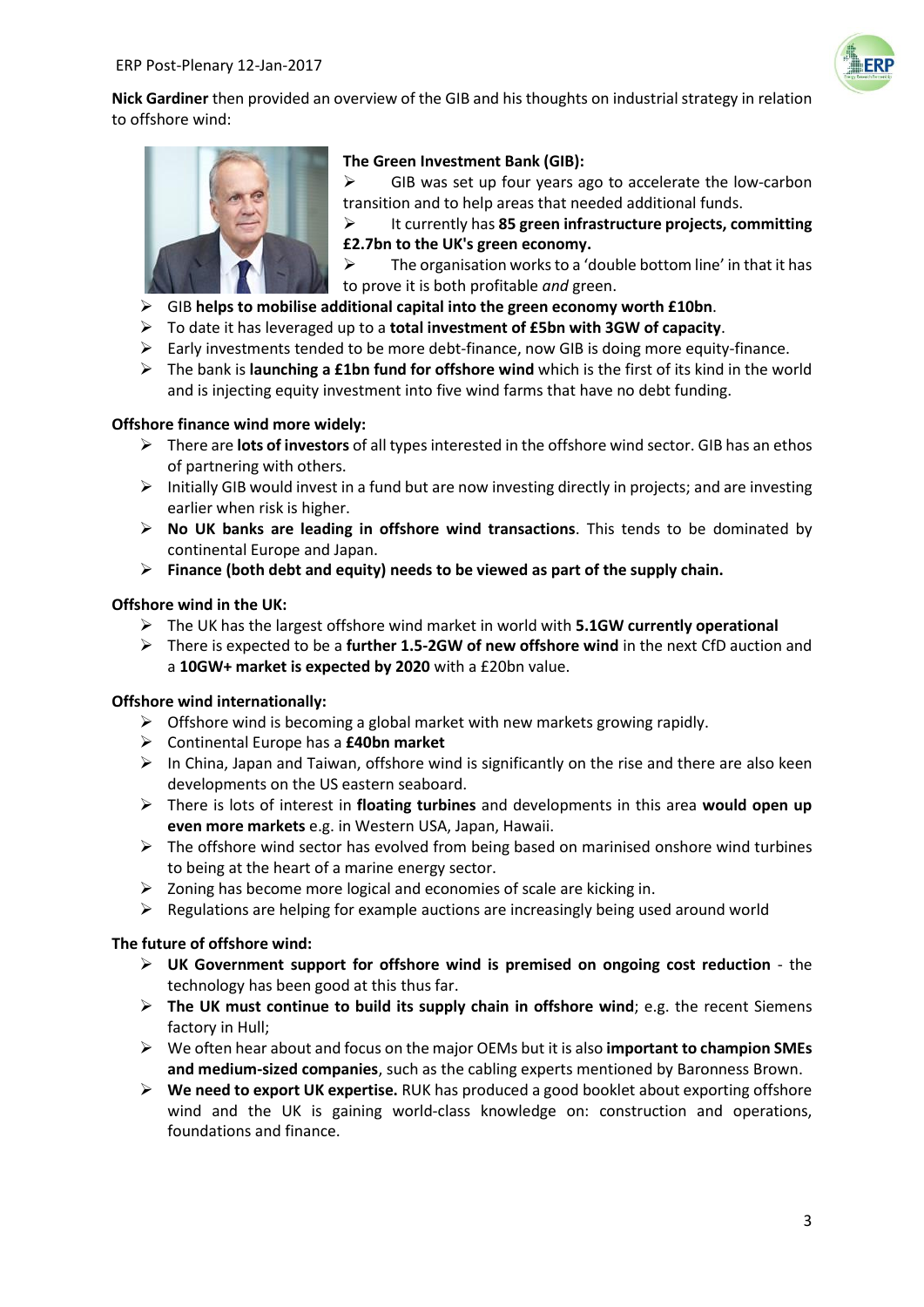

Finally, **Tom Greatrex** (NIA) provided his thoughts on industrial strategy and nuclear:



 Tom was struck by the **similarities between offshore wind and nuclear in terms of industrialisation opportunities** but noted how hard it is to compare 'like for like', as it depends on how performance and costs, etc are defined.

 $\triangleright$  The Swansea Bay Tidal Lagoon report was quoted as (among other sources) raising the **need for long-term energy.**

It was noted that **Industrial Strategy has not been a key** 

**factor for many years now**. Decisions have for a while been purely based on cost and carbon. We are now thinking about the wider benefits too e.g. jobs and opportunities for the supply chains.

- Tom stated that: **"A document is not an industrial strategy and an industrial strategy is not a document –** *industrial strategy is a process;"*
- $\triangleright$  It was noted that **an industrial strategy can help to rebalance and diversify the UK economy and allow the UK to export to global markets**. There is huge scope and scale for this and the UK has made a lot of progress but there is still more to do.

#### **Regarding Nuclear:**

- **The UK has the most skilled nuclear decommissioning workforce in the world** and we can export this to places like Japan.
- **Small modular reactors (SMRs)** are different because they have not yet been deployed anywhere, so these **are a key opportunity for the UK**.
- $\triangleright$  The reality of technology development will have more influence on US decisions than the rhetoric around an election does.
- **The UK is not the only country aiming to be the world leader** many other countries have government-led programmes in nuclear energy.
- $\triangleright$  It is not only about developing the technology but also about developing opportunities and **supply chains.** It is possible (and important) to link up between a development programme and a countries' skills. The NIA has a long list of what is needed for a nuclear project to succeed.

#### **Q&A session**

Industry-side Co-chair Martin Grant, Atkins opened the debate to all attendees for a Q&A session:

-----------------------------------------------------------------------------------------------------------------------------------

# *Q: The definition of 'energy sector' is often skewed to mean electricity, which is actually only ~¼ of the sector. Would the answers regarding an industrial strategy be different if we were to consider non-electricity sectors also?*

In response, heating buildings was raised as a key sector where the UK is performing poorly and therefore greater efforts with energy efficiency are required. Heat pumps do well in some other European countries, but the UK hasn't managed this.

If the UK could achieve CCS, then Hydrogen could become more realistic, presenting an exciting opportunity for UK industrial strategy. The UK is exploiting its offshore expertise by developing and deploying offshore wind. Similarly, the UK could apply its offshore expertise to CCS.

It was noted that electricity currently fits into the project finance model but energy efficiency doesn't. Discussions regarding providing energy as a service have begun e.g. providing insulation and 'the total package' but business models rely on upfront finance, from customers or elsewhere.

There was a thought that Governments strive to make energy as cheap as possible but what if energy (not just electricity) was made more *expensive*, then perhaps it would be valued more and used less?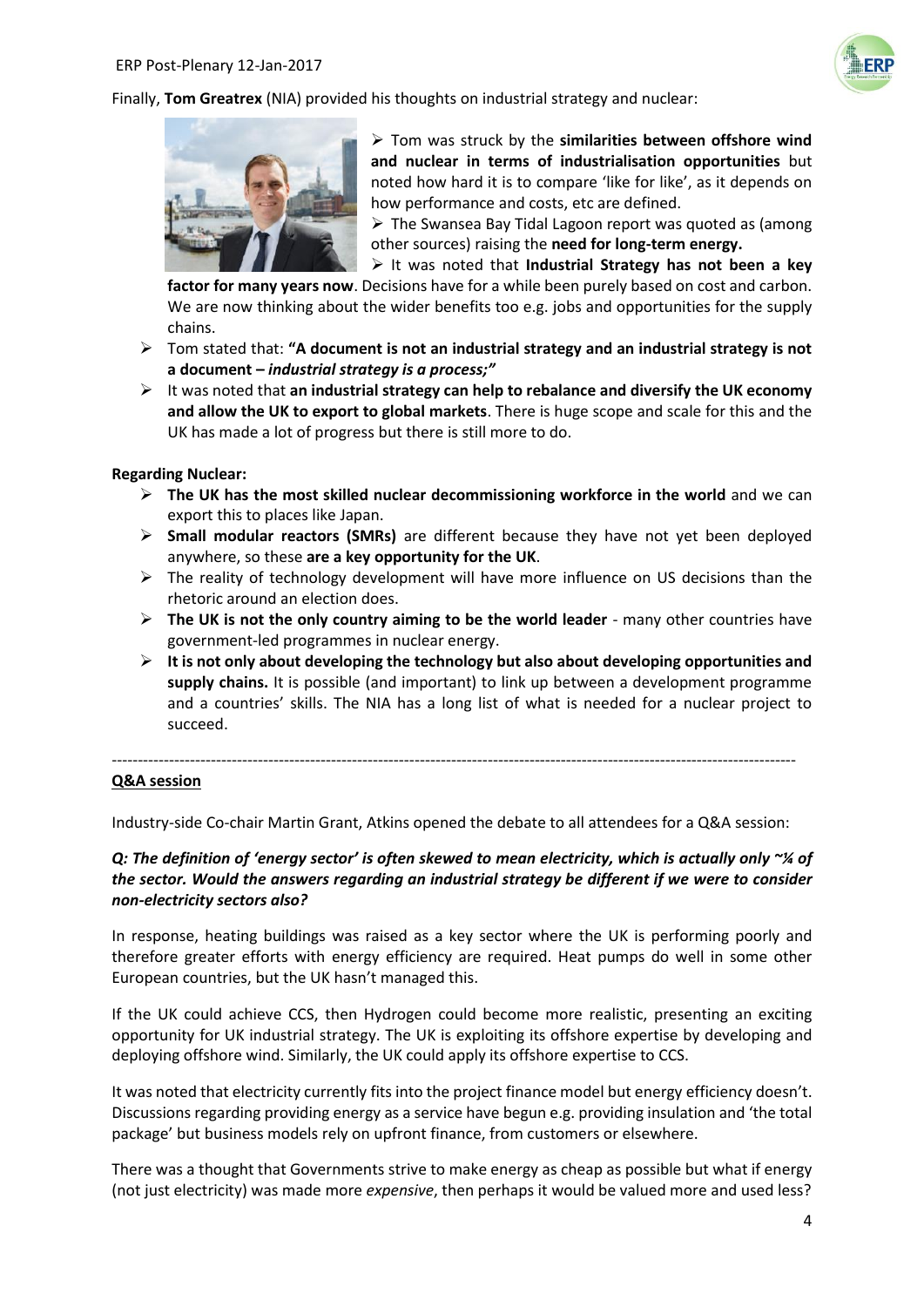

*Q: When EU regulations for car emissions came into force, there was a doubling in investment and an increased rate of improvement, yet industry had said it was impossible. Therefore should there be more regulation to support the industrial strategy? Additionally, 99% of the emission cuts in cars have been improvements to existing types of cars - and UK is a leader in that.*

One view was put forward that regulation is the cheapest way to make improvements. Governments tend to be nervous of regulation and some activities in the car industry has damaged the reputation of regulations as a tool. In relation to the second point, it was felt that there would be a limit to emissions cuts in cars, with perhaps 10 years' worth of further scope.

# *Q: Do you see a fleet of 6-8 tidal lagoons as a welcome addition to low carbon, or as a threat to your industries?*

In general, all agreed that it is important to move away from an attitude of rivalry within the low carbon sectors. All/a mix of technologies are needed and therefore collaboration is key. It was noted that (for example) wind as a technology cannot achieve everything. It is hard to comment on particular (tidal) projects at present, but the more low-carbon a project is, the better. Additionally, it is good to have a geographical spread, for example in places where wind is perhaps less suited. This spread of various technologies can also assist with regional development.

Finally it was highlighted that 'high-end skills' (such as lead engineers specialising in technology fatigue), are often transferrable between sectors e.g. between wind and nuclear. The UK needs to capitalise on transferable strengths more.

# *Q: Is industrial strategy about sectors, skills & (cross-sector) R&D, both/all, or something else? What should the energy sector want, and what can be expected?*

Guest speakers and attendees agreed that all of the above should be included, especially cross-cutting and low-carbon skills. However the UK "needs to join the dots". There are heartening plans for combining renewable electricity and storage (for example) but a greater focus is needed on lowcarbon skills.

Regional aspects once again need to be considered with projects to reinvigorate areas with new industries e.g. how the Siemens investments has helped Hull.

However there was caution that it's too easy to say that an industrial strategy will achieve everything – it won't! The strategy is just the start. More is needed with a clear programme of efforts supporting it. But what the strategy should definitely do is join the dots.

# *Q: Should an industrial strategy be sector-based?*

"Place" is important for Security of Supply and regional benefits are only possible if you focus on specific sectors within different areas.

# *Q: What balance should the strategy have between big and small, demand side and supply side, flexible technologies, etc?*

BEIS will be assessing the UK's strengths, with knowledge of long-lasting liberalised energy markets and is likely to pick some clear winners. This will provide clarity but doesn't mean that other technologies should be at risk of under-development.

*Q: On the road to 2050 we have: 1 shot at infrastructure; 2 energy supply assets; 3 appliances; 4 price controls; 5 parliaments and (so far); 34 energy ministers. The toppling of a previous Government by the RHI illustrates the risks faced by ministers who must be brave in setting industrial and low-carbon strategies.*